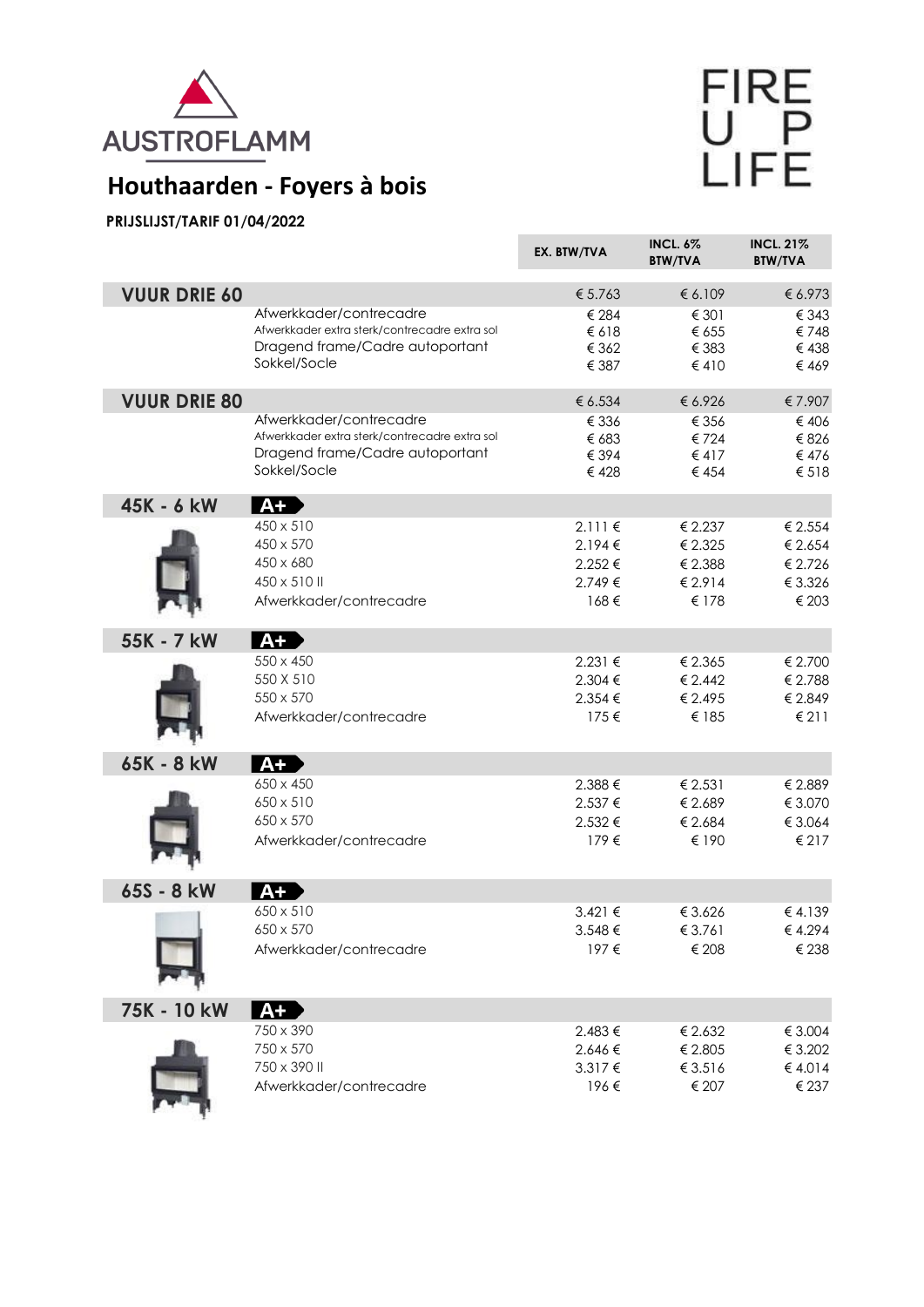| 75S - 10 kW     | $A+$                                                                     |             |                    |                   |
|-----------------|--------------------------------------------------------------------------|-------------|--------------------|-------------------|
|                 | 750 x 390                                                                | 3.516€      | € 3.727            | € 4.255           |
|                 | 750 x 570                                                                | $3.737 \in$ | € 3.961            | €4.522            |
|                 | 750 x 390 II                                                             | 4.748€      | € 5.033            | € 5.745           |
|                 | 750 x 510 II                                                             | 5.286€      | € 5.603            | € 6.396           |
|                 | Afwerkkader/contrecadre                                                  | 226€        | € 239              | € 273             |
|                 |                                                                          |             |                    |                   |
| 80S - 10 kW     | 800 x 640                                                                | 5.121 €     |                    |                   |
|                 | 800 x 640 II                                                             | 5.835€      | € 5.428<br>€ 6.185 | € 6.196<br>€7.060 |
|                 |                                                                          | 185€        | € 196              | € 224             |
|                 | Afwerkkader/contrecadre draai/pivot<br>Afwerkkader/contrecadre lift/esca | $213 \in$   | € 225              | € 257             |
|                 |                                                                          |             |                    |                   |
| 97S - 11 kW     | $A+$                                                                     |             |                    |                   |
|                 | 970 x 450                                                                | 5.461 €     | € 5.789            | € 6.608           |
|                 | 970 x 740                                                                | 5.821 €     | € 6.170            | €7.043            |
|                 | Afwerkkader/contrecadre                                                  | 253€        | € 268              | € 306             |
|                 |                                                                          |             |                    |                   |
|                 |                                                                          |             |                    |                   |
| 120x45S         | $A+$                                                                     |             |                    |                   |
|                 | 1200 x 450                                                               | 6.075€      | € 6.439            | € 7.351           |
|                 | Afwerkkader/contrecadre                                                  | 257€        | € 272              | €311              |
|                 |                                                                          |             |                    |                   |
|                 |                                                                          |             |                    |                   |
| 38x38K - 5kW A+ |                                                                          |             |                    |                   |
|                 | 380 x 570                                                                | 2.963€      | € 3.141            | € 3.585           |
|                 | Afwerkkader/contrecadre                                                  | 329€        | € 349              | € 398             |
|                 |                                                                          |             |                    |                   |
|                 |                                                                          |             |                    |                   |
| 55x55S - 7 kW   | A                                                                        |             |                    |                   |
|                 | 550 x 510                                                                | 4.558€      | €4.832             | € 5.516           |
|                 | 550 x 570                                                                | 4.830 €     | € 5.120            | € 5.844           |
|                 | Afwerkkader/contrecadre                                                  | 347€        | € 368              | € 420             |
|                 |                                                                          |             |                    |                   |
| 55x55K - 7 kW A |                                                                          |             |                    |                   |
|                 | 550 x 510                                                                | 3.478€      | € 3.687            | € 4.209           |
|                 | 550 x 570                                                                | 3.667€      | € 3.887            | € 4.437           |
|                 | 550 x 680                                                                | 3.840 €     | € 4.070            | €4.646            |
|                 | Afwerkkader/contrecadre                                                  | 347€        | € 368              | € 420             |
| 63x40x42K       | <b>A+</b>                                                                |             |                    |                   |
|                 | rechts/droite                                                            | 2.868€      | € 3.040            | € 3.470           |
|                 | links/gauche                                                             | 2.868€      | € 3.040            | € 3.470           |
|                 | Afwerkkader/contrecadre                                                  | 398€        | € 422              | €482              |
|                 |                                                                          |             |                    |                   |
|                 |                                                                          |             |                    |                   |
| 63x40x42S       | $A+$                                                                     |             |                    |                   |
|                 | rechts/droite                                                            | 4.667€      | €4.947             | € 5.647           |
|                 | links/gauche                                                             | 4.667€      | €4.947             | € 5.647           |
|                 | Afwerkkader/contrecadre                                                  | 398€        | €422               | €482              |
|                 |                                                                          |             |                    |                   |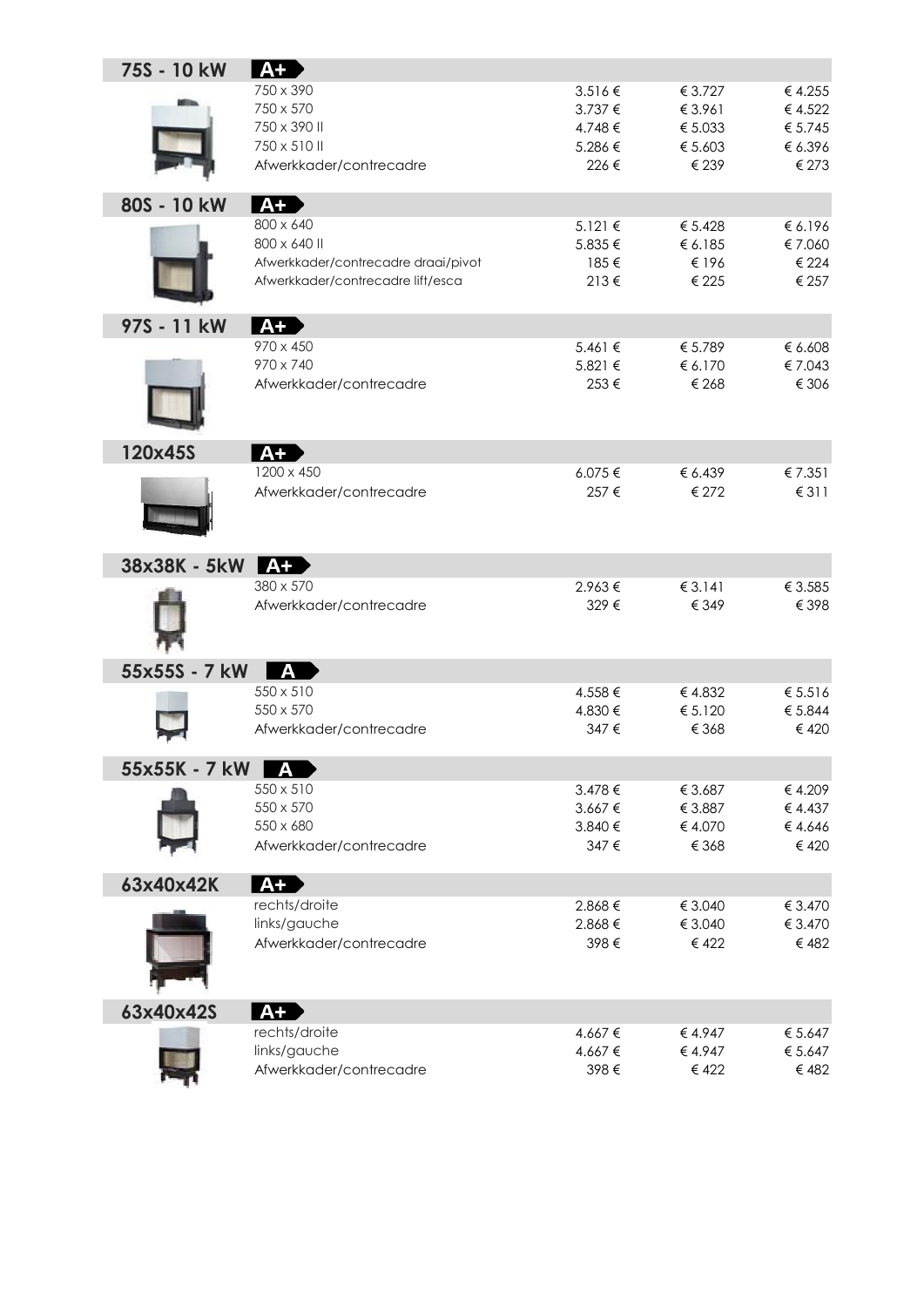| 63x40x51S            | $A+$                                                          |             |            |             |
|----------------------|---------------------------------------------------------------|-------------|------------|-------------|
|                      | rechts/droite                                                 | € 5.051     | € 5.354    | € 6.112     |
|                      | links/gauche                                                  | € 5.051     | € 5.354    | € 6.112     |
|                      | Kader links / cadre gauche                                    | € 359       | € 380      | €434        |
|                      | Kader rechts/cadre droit                                      | € 359       | € 380      | €434        |
|                      | Kader links extra sterk / cadre gauche extra sol              | € 472       | € 500      | € 571       |
|                      | Kader rechts extra sterk/cadre droit extra sol                | € 472       | € 500      | € 571       |
| 69x49x57S - 9 Kw     | $A+$                                                          |             |            |             |
|                      | rechts/droite                                                 | 5.240 €     | € 5.554    | € 6.340     |
|                      | links/gauche                                                  | 5.240€      | € 5.554    | € 6.340     |
|                      | Afwerkkader/contrecadre                                       | 384 €       | € 407      | €465        |
| 89x49x57S - 11 kW    | $A+$                                                          |             |            |             |
|                      | rechts/droite                                                 | 5.509€      | € 5.839    | € 6.666     |
|                      | links/gauche                                                  | 5.509€      | € 5.839    | € 6.666     |
|                      | Afwerkkader/contrecadre                                       | 390€        | $\leq 414$ | €472        |
| 89x49x45S - 11 kW    | $A+$                                                          |             |            |             |
|                      | rechts/droite                                                 | 5.378 €     | € 5.701    | € 6.508     |
|                      | links/gauche                                                  | 5.378€      | € 5.701    | € 6.508     |
|                      | Afwerkkader/contrecadre                                       | 274€        | € 290      | € 332       |
| <b>48 S3</b>         | $A+$                                                          |             |            |             |
|                      | 48 S3 - 720 x 510                                             | 6.386€      | 6.769€     | 7.727 €     |
|                      | 48 S3 - 510 x 510                                             | $5.441 \in$ | 5.767€     | 6.583€      |
|                      | Afwerkkader/contrecadre                                       | 305€        | 323€       | 369€        |
|                      | Boezemijzer/linteau                                           | 341 €       | 361€       | 412€        |
|                      | Ondersteuning boezemijzer/ support pour linteau               | 345€        | 366€       | 417€        |
| <b>55 S3 COMPACT</b> | A+<br>(zolang de voorraad strekt/jusqu'à épuisement de stock) |             |            |             |
|                      | 55 S3 - 550 x 510 compact                                     | 5.383€      | 5.706€     | 6.513€      |
|                      | Afwerkkader/contrecadre                                       | 288€        | 306€       | 349€        |
| 64 S3                | $A+$                                                          |             |            |             |
|                      | 64 S3 - 330 x 510                                             | 5.526€      | 5.858€     | $6.686 \in$ |
|                      | Afwerkkader/contrecadre                                       | 305€        | 323€       | 369€        |
|                      | Boezemijzer/linteau                                           | 336€        | 356€       | 406€        |
|                      | Ondersteuning boezemijzer/support pour linteau                | 345€        | 366€       | 417€        |
| <b>75 S3</b>         | $A+$                                                          |             |            |             |
|                      | 75 S3 - 350 x 450                                             | $5.771 \in$ | 6.118€     | 6.983€      |
|                      | Afwerkkader/contrecadre                                       | 305€        | 323€       | 369€        |
|                      | Boezemijzer/linteau                                           | 336€        | 356€       | 406€        |
|                      | Ondersteuning boezemijzer/ support pour linteau               | 345€        | 366€       | 417€        |
| <b>AQUAHEAT 65 K</b> | A+                                                            |             |            |             |
|                      | 650 x 510 (12,5 kW)                                           | 4.277 €     | €4.534     | € $5.175$   |
|                      | Afwerkkader/contrecadre                                       | $164 \in$   | € 174      | € 198       |

K: draaideur - porte pivotante **II:** doorkijk - double face

**S:** liftdeur - porte escamotable Afmetingen: B x H / Dimensions: L x H (ex.: 450 x 510) **Levertermijn 5 à 6 weken / délai de livraison 5 à 6 semaines**